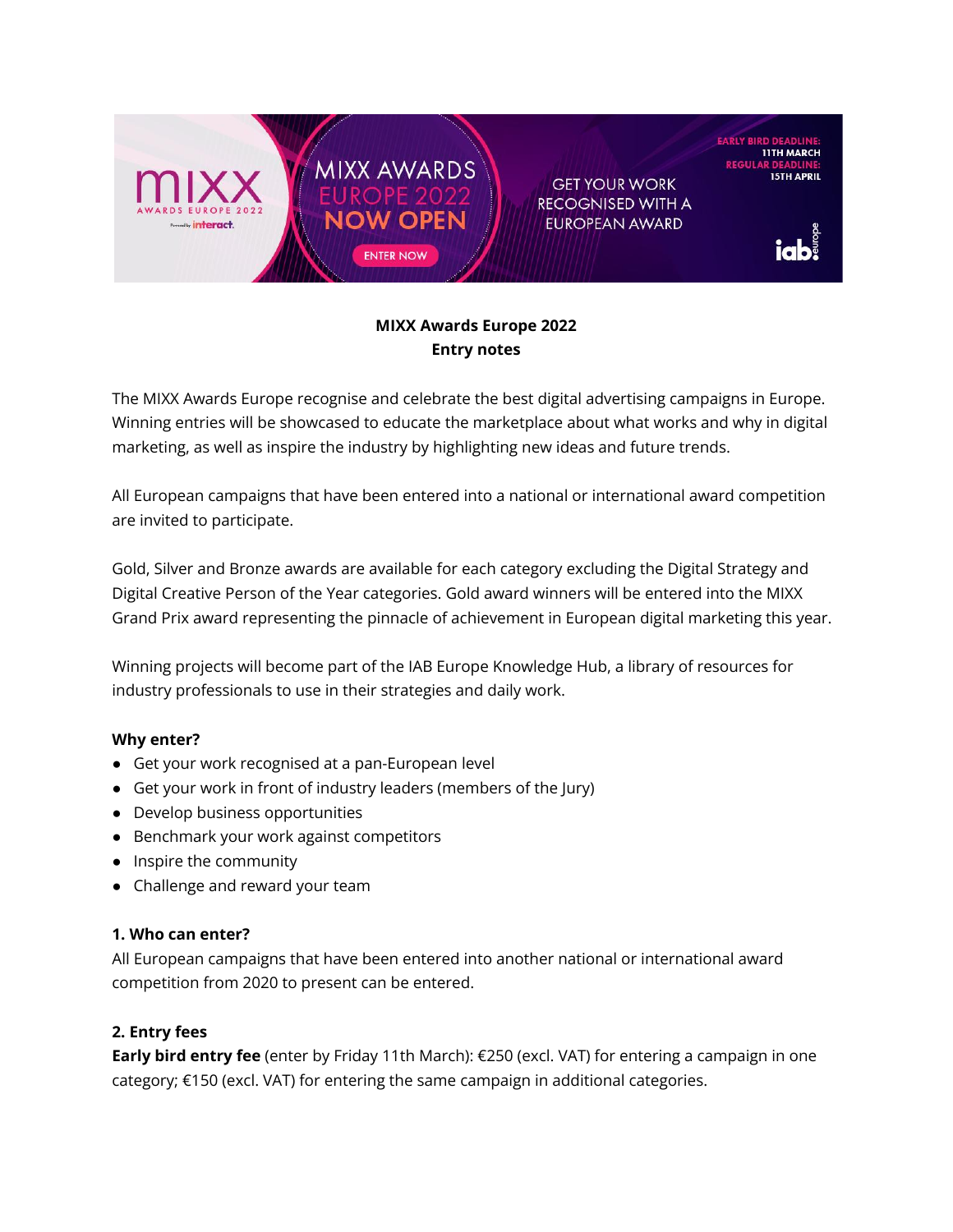**Regular entry fee** (from 12th March to Friday 15th April): €400 (excl. VAT) for entering a campaign in one category; €250 (excl. VAT) for entering the same campaign in additional categories.

**Small market entry fee**: small European markets can take advantage of the early bird fee throughout the competition. The definition of a 'small market' is a market with a total digital ad spend revenue of €0.5bn or less as per our AdEx [Benchmark](https://iabeurope.eu/knowledge-hub/iab-europe-adex-benchmark-2020-report/) 2020 Report. The markets are: Belarus, Bulgaria, Croatia, Greece, Hungary, Ireland, Romania, Serbia, Slovakia, Slovenia

### **3. Entry timelines**

Entries open: 7th February Early bird deadline: 11th March Regular deadline: 15th April

### **Entries will need to be submitted online via the Eventora platform:**

- **● Main MIXX [Awards](https://www.eventora.com/en/Events/mixx-awards-europe-2022/Submissions/Create) Europe entry form**
- **● MIXX Awards Europe - Digital [Strategy](https://www.eventora.com/en/Events/mixx-awards-europe-2022-person/Submissions/CreateInitial/1f373f7f-b738-4368-b131-7cb00f1c0d4d) / Creative Person of the year entry form**

| <b>Category</b>                                                | <b>Category Description</b>                                                                                                                                                                                                                               | <b>Judging Criteria</b>                                                                                                                                        |
|----------------------------------------------------------------|-----------------------------------------------------------------------------------------------------------------------------------------------------------------------------------------------------------------------------------------------------------|----------------------------------------------------------------------------------------------------------------------------------------------------------------|
| <b>Brand Advertising</b><br>Campaign                           | Best use of media mix for brand<br>building purposes                                                                                                                                                                                                      | Each criteria will be scored out of 5<br>Strategy - 20%<br>$\bullet$<br>Execution / Media Results - 20%<br>Creative - 20%<br>Innovation - 20%<br>Results - 20% |
| <b>Direct Response /</b><br><b>Lead Generation</b><br>Campaign | Best use of digital advertising for<br>direct response or lead generation<br>campaigns<br>Best campaigns focused on<br>generating direct response /<br>conversation / purchase intent<br>using a variety of digital advertising<br>tools / mechanics etc. | Each criteria will be scored out of 5<br>Strategy - 20%<br>Execution / Media Results - 20%<br>Creative - 20%<br>Innovation - 20%<br>Results - 20%              |
| <b>Video Advertising</b>                                       | Best use of video advertising to<br>deliver the highest level of                                                                                                                                                                                          | Each criteria will be scored out of 5<br>Strategy - 20%                                                                                                        |

### **4. Categories and judging criteria**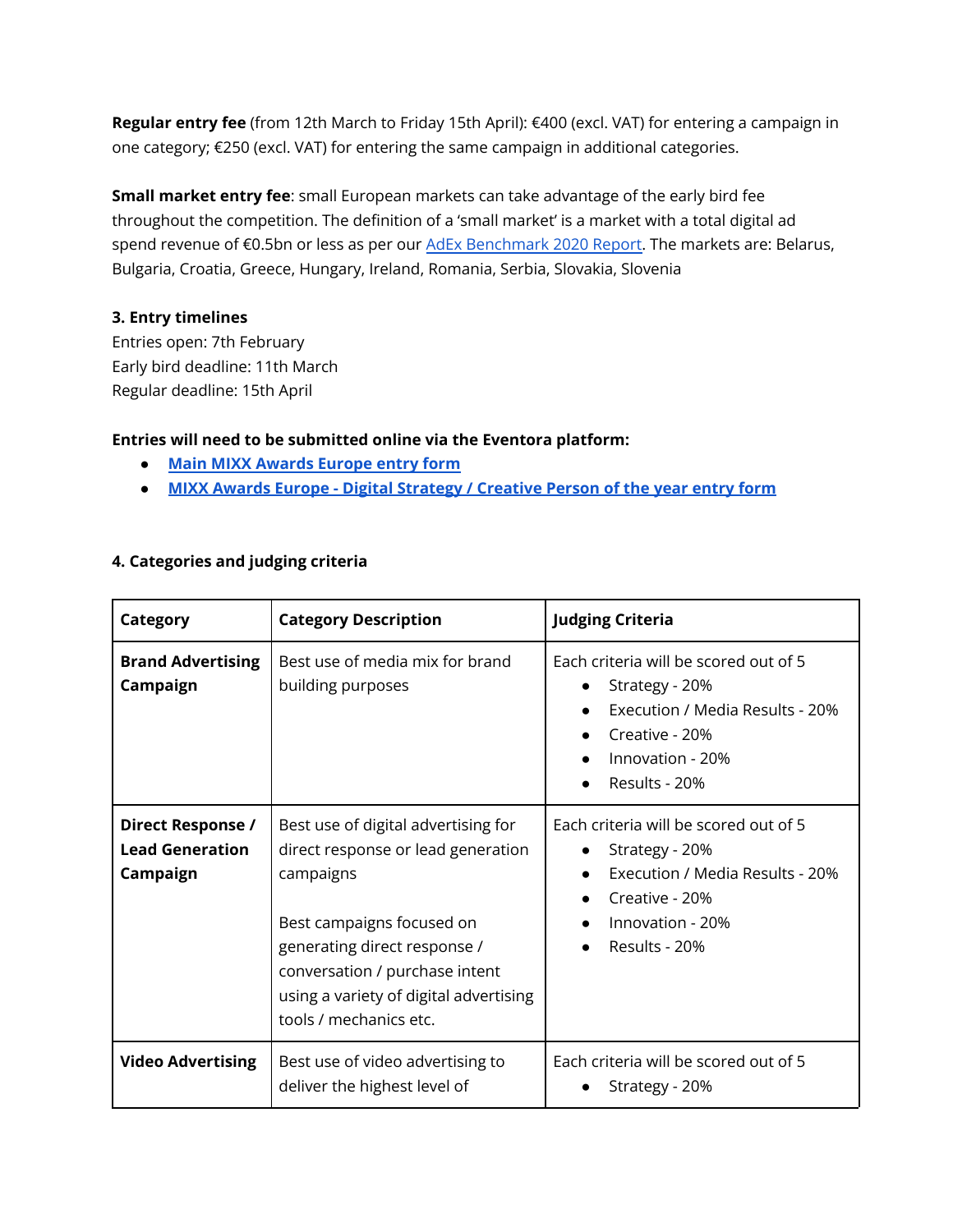|                                                                                       | consumer engagement                                                                                                                                                                                                           | Execution / Media Results - 20%<br>Creative - 20%<br>Innovation - 20%<br>Results - 20%                                                                          |
|---------------------------------------------------------------------------------------|-------------------------------------------------------------------------------------------------------------------------------------------------------------------------------------------------------------------------------|-----------------------------------------------------------------------------------------------------------------------------------------------------------------|
| <b>Social Media</b>                                                                   | Best use of social media to deliver a<br>high level of consumer engagement.                                                                                                                                                   | Each criteria will be scored out of 5.<br>Strategy - 20%<br>Execution / Media Results - 20%<br>Creative - 20%<br>Innovation - 20%<br>Results - 20%              |
| <b>Search Advertising</b>                                                             | Best use of search advertising to<br>deliver the highest level of<br>consumer engagement and return<br>on advertising investment.                                                                                             | Each criteria will be scored out of 5.<br>Strategy - 20%<br>Execution / Media Results - 20%<br>Creative - 20%<br>Innovation - 20%<br>Results - 20%              |
| <b>Branded Content</b>                                                                | Best use of original, entertaining, or<br>informational content to deliver the<br>highest level of consumer<br>engagement.                                                                                                    | Each criteria will be scored out of 5.<br>Strategy - 20%<br>$\bullet$<br>Execution / Media Results - 20%<br>Creative - 20%<br>Innovation - 20%<br>Results - 20% |
| Campaign<br><b>Effectiveness</b>                                                      | Digital campaigns that achieve<br>effectiveness by meeting and<br>exceeding their stated objectives<br>including influencing the audience<br>to impact brand (e.g. brand<br>awareness, purchase intent) and<br>sales metrics. | Each criteria will be scored out of 5.<br>Strategy - 20%<br>Execution / Media Results - 20%<br>Creative - 20%<br>Innovation - 20%<br>Results - 20%              |
| <b>Virtual and</b><br><b>Augmented Reality</b><br>or other New<br><b>Technologies</b> | Best use of VR, AR or other new<br>technology that delivers a highly<br>interactive or engaging consumer<br>experience.                                                                                                       | Each criteria will be scored out of 5.<br>Strategy - 20%<br>Execution / Media Results - 20%<br>Creative - 20%<br>Innovation - 20%<br>Results - 20%              |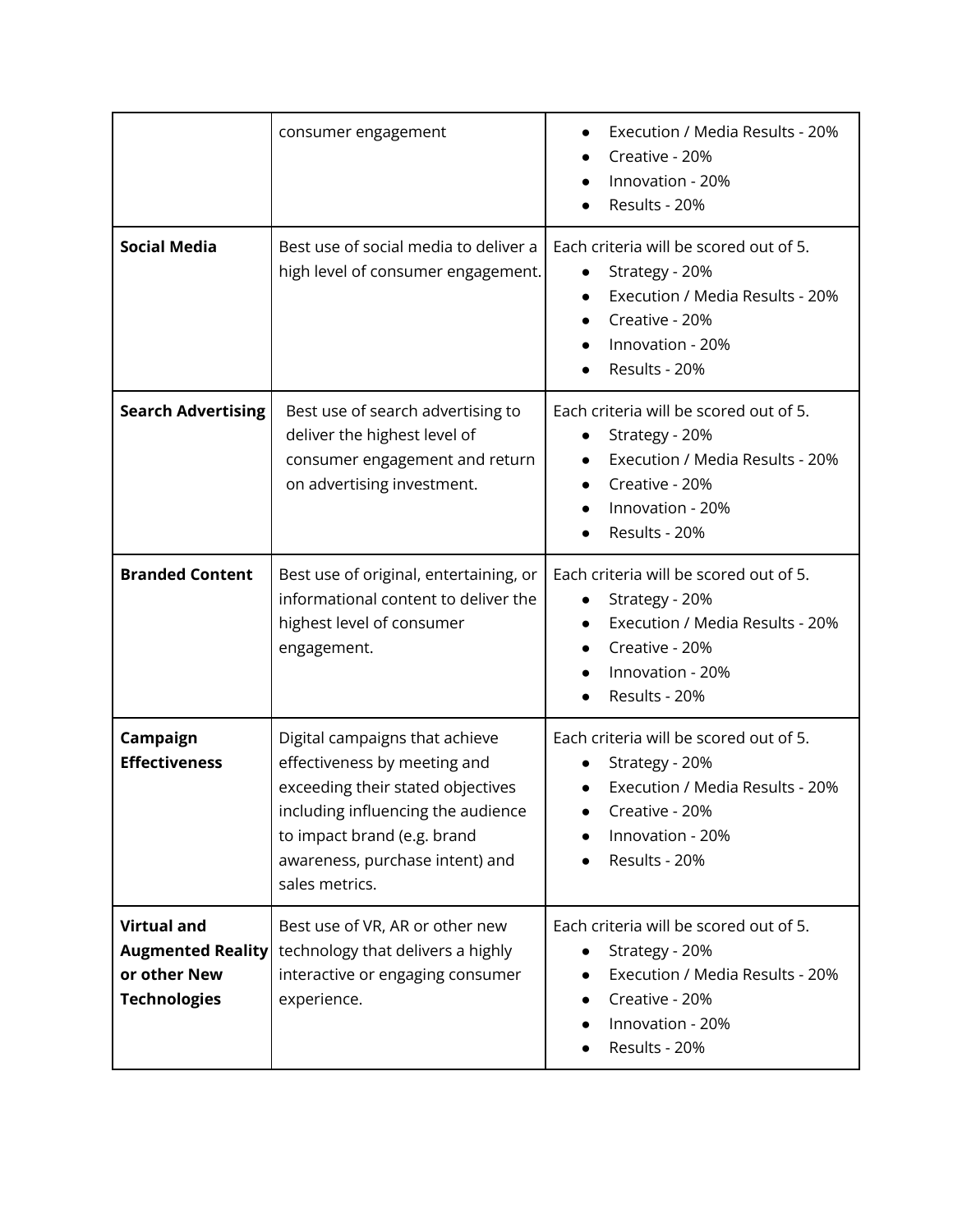| <b>Effective Use of</b><br>Data                                  | Best use of data in clever or<br>innovative ways to drive the<br>effectiveness and success of a<br>campaign.                                                                             | Each criteria will be scored out of 5.<br>Strategy - 20%<br>Execution / Media Results - 20%<br>Creative - 20%<br>$\bullet$<br>Innovation - 20%<br>Results - 20% |
|------------------------------------------------------------------|------------------------------------------------------------------------------------------------------------------------------------------------------------------------------------------|-----------------------------------------------------------------------------------------------------------------------------------------------------------------|
| Integrated<br><b>Advertising</b>                                 | Best campaign that delivers high<br>levels of consumer engagement<br>across multiple screens and<br>platforms (either across digital or<br>digital integrated with offline<br>channels). | Each criteria will be scored out of 5.<br>Strategy - 20%<br>Execution / Media Results - 20%<br>Creative - 20%<br>Innovation - 20%<br>Results - 20%              |
| <b>In-Gaming</b>                                                 | Best use of in-game advertising to<br>deliver the highest level of<br>consumer engagement and fulfill<br>brand or sales objectives.                                                      | Each criteria will be scored out of 5.<br>Strategy - 20%<br>Execution / Media Results - 20%<br>Creative - 20%<br>Innovation - 20%<br>Results - 20%              |
| <b>Influencer</b><br><b>Marketing</b>                            | Best influencer marketing campaign<br>that delivers the highest level of<br>consumer engagement and fulfills<br>brand objectives.                                                        | Each criteria will be scored out of 5.<br>Strategy - 20%<br>Execution / Media Results - 20%<br>Creative - 20%<br>Innovation - 20%<br>Results - 20%              |
| Non-profit /<br><b>Corporate Social</b><br><b>Responsibility</b> | Best campaign that has a positive<br>impact on consumer behaviours and<br>fulfills an organisations CSR<br>objectives.                                                                   | Each criteria will be scored out of 5.<br>Strategy - 20%<br>Execution / Media Results - 20%<br>Creative - 20%<br>Innovation - 20%<br>Results - 20%              |
| <b>Digital Audio</b><br><b>Advertising</b>                       | Best use of digital audio<br>advertising to deliver the highest<br>level of consumer engagement<br>and fulfill brand or sales<br>objectives.                                             | Each criteria will be scored out of 5.<br>Strategy - 20%<br>Execution / Media Results - 20%<br>Creative - 20%<br>Innovation - 20%<br>Results - 20%              |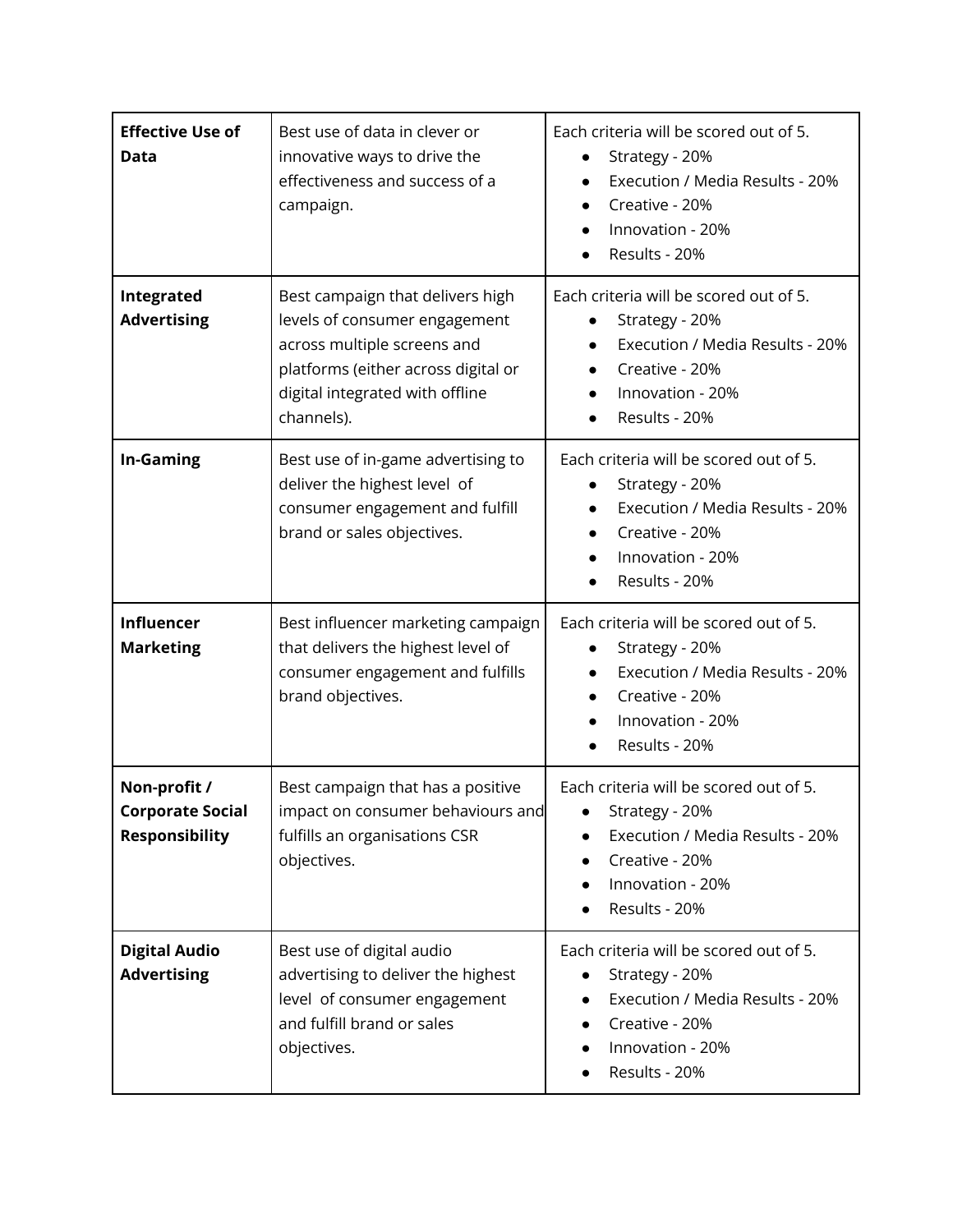| <b>Connected TV</b><br><b>Advertising</b>            | Best use of CTV advertising to<br>deliver the highest level of<br>consumer engagement and fulfill<br>brand or sales objectives. | Each criteria will be scored out of 5.<br>Strategy - 20%<br>Execution / Media Results - 20%<br>$\bullet$<br>Creative - 20%<br>$\bullet$<br>Innovation - 20%<br>Results - 20%                           |
|------------------------------------------------------|---------------------------------------------------------------------------------------------------------------------------------|--------------------------------------------------------------------------------------------------------------------------------------------------------------------------------------------------------|
| <b>Digital OOH</b><br><b>Advertising</b>             | Best use of digital OOH advertising<br>to deliver the highest level of<br>consumer engagement.                                  | Each criteria will be scored out of 5.<br>Strategy - 20%<br>$\bullet$<br>Execution / Media Results - 20%<br>Creative - 20%<br>$\bullet$<br>Innovation - 20%<br>$\bullet$<br>Results - 20%              |
| <b>Product</b><br><b>Innovation</b>                  | Best new digital advertising or<br>marketing product or format that<br>adds value to the industry.                              | Each criteria will be scored out of 5.<br>Strategy - 20%<br>$\bullet$<br>Execution / Media Results - 20%<br>$\bullet$<br>Creative - 20%<br>$\bullet$<br>Innovation - 20%<br>Results - 20%<br>$\bullet$ |
| [NEW] Ecommerce                                      | Best use of Ecommerce to deliver<br>the highest level of consumer<br>engagement and fulfill brand or<br>sales objectives.       | Each criteria will be scored out of 5.<br>Strategy - 20%<br>$\bullet$<br>Execution / Media Results - 20%<br>$\bullet$<br>Creative - 20%<br>$\bullet$<br>Innovation - 20%<br>Results - 20%              |
| <b>Digital Strategy</b><br><b>Person of the Year</b> | To acknowledge outstanding<br>contributors in the field of digital<br>advertising strategy.                                     | Each criteria will be scored out of 5.<br>Leadership<br>Experience<br>Results                                                                                                                          |
| <b>Digital Creative</b><br><b>Person of the Year</b> | To acknowledge outstanding<br>contributors in the field of digital<br>advertising creativity.                                   | Each criteria will be scored out of 5.<br>Leadership<br>Experience<br>Results                                                                                                                          |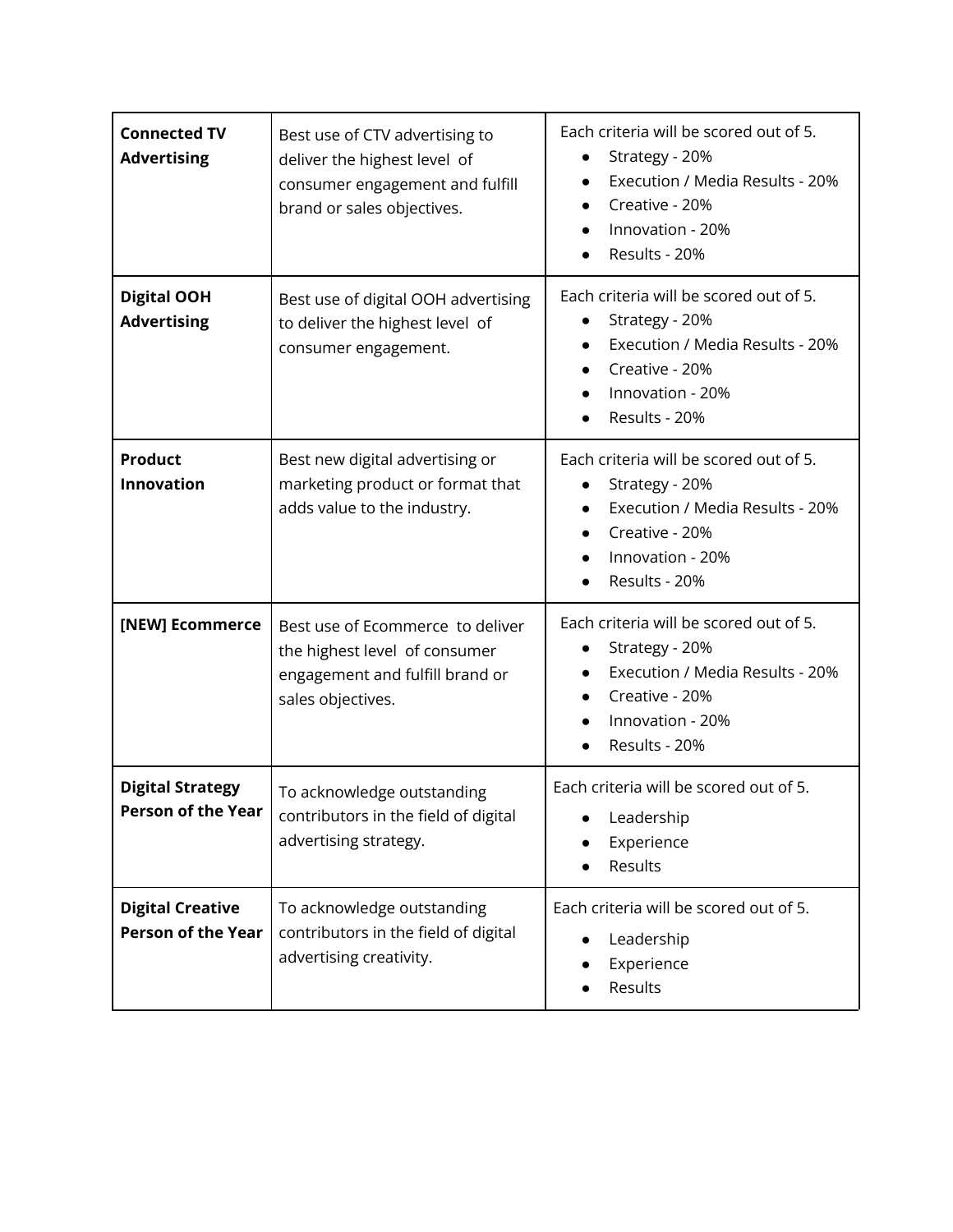### **5. Judging process**

- 1. Judges give a score against each criteria for each entry as per the criteria outlined above.
- 2. These are then combined to create an overall score for each entry.
- 3. All judges' scores are totaled and the highest scoring entries will determine the shortlist.
- 4. Judges meet to discuss the highest scoring entries and then agree on a Gold, Silver and Bronze award for each category.

The judging will take place at the end of April. If the judges require further information on some of the shortlisted projects, those requests will be sent out during April.

The 2022 winners will be announced at the IAB Europe Interact conference taking place in May.

### **6. Entry requirements**

For full entry requirements please see the entry forms online:

- Main MIXX [Awards](https://www.eventora.com//en/Events/mixx-awards-europe-2022/Submissions/Create) Europe entry form
- MIXX Awards Europe Digital [Strategy](https://www.eventora.com/en/Events/mixx-awards-europe-2022-person/Submissions/CreateInitial/9b4bfa24-0f05-451b-9dac-13638566170a) / Creative Person of the year entry form

Entrants are required to provide a summary of the campaign, describe how the entry fulfills the criteria (outlined above) and upload supporting assets; it is highly recommended that a video is uploaded as part of these assets. If submitting a video, it should be:

- be no longer than 3 minutes
- be in a .mp4 format
- explain the campaign and showcase the creative
- be in English or have English subtitles

# **7. Communications and confidentiality**

One of the aims of this competition is to share good practice with the industry. There may be opportunities to do this through:

- Press releases
- Presentations and webinars
- Social media communications
- Being featured in IAB Europe's Knowledge Hub
- Being shared on WARC.com (World Advertising Research Centre)

Please note that by entering you are confirming that you have obtained the relevant permissions from any parties involved, both to submit the entry and for IAB Europe and its partners to use the summary, video content and screenshots provided. We will seek explicit permission to use any of the detailed text contained within the entry form.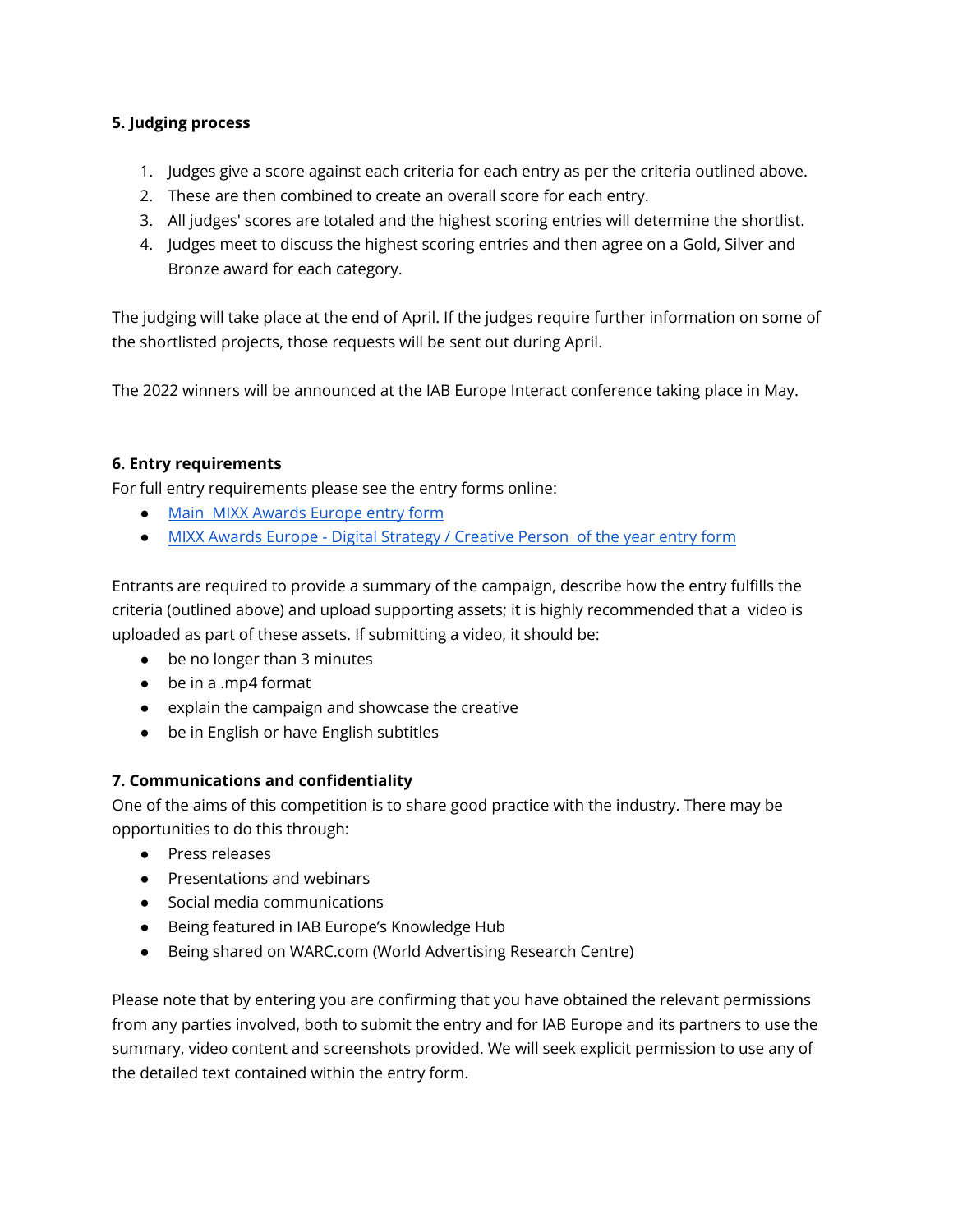If you are particularly interested in communications opportunities, please indicate this on the entry form and supply appropriate contact details.

### **8. Contact**

For more information, please contact Lauren Wakefield [\(wakefield@iabeurope.eu\)](mailto:wakefield@iabeurope.eu), Marie-Clare Puffett [\(puffett@iabeurope.eu\)](mailto:puffett@iabeurope.eu) and Liz Haines [\(awards@iabeurope.eu](mailto:awards@iabeurope.eu))

### **9. Information about processing your personal data**

### **1. Controller of your personal data**

The controller of your personal data is IAB Europe having its registered offices at 1040 Brussels (Belgium), Rond-Point Schuman 11. All questions or requests regarding the processing of these data may be addressed to: [communication@iabeurope.eu](mailto:communication@iabeurope.eu).

### **2. The purposes and legal basis of processing your personal data**

We will process your personal data in order to review and select a shortlist and finalists for the MIXX Awards Europe 2022 competition to contact you regarding your entry or entries, your prospective participation in "Interact 2022" as an awards entrant and other "Interact 2022" related opportunities and post-event surveys. The legal basis of processing your personal data is our legitimate interest consisting in selecting shortlists and winners for the competition organised by IAB Europe and contacting you in other organisational matters.

### **3. Storage of your personal data**

We will store your personal data until fulfilling legitimate interests pursued by the controller being a basis for this processing, in particular limitation of claims or until you lodge a reasoned objection.

### **4. Recipients of your personal data**

We will transfer your personal data to data processors whom we are partnering with in connection with the organisation and hosting of the conference. Information about these partners may be obtained from us on request. In any case, IAB Europe remains the data controller. Data might be transferred in case of using services related to providing IT systems, advertising services and administrative services for the conference. These entities shall process your personal data on the basis of the data processing agreement with us and solely in accordance with your instructions.

### **5. Your rights related to the processing of personal data**

You have the following rights related to the processing of personal data:

A. the right to object to the processing of your data due to your particular situation